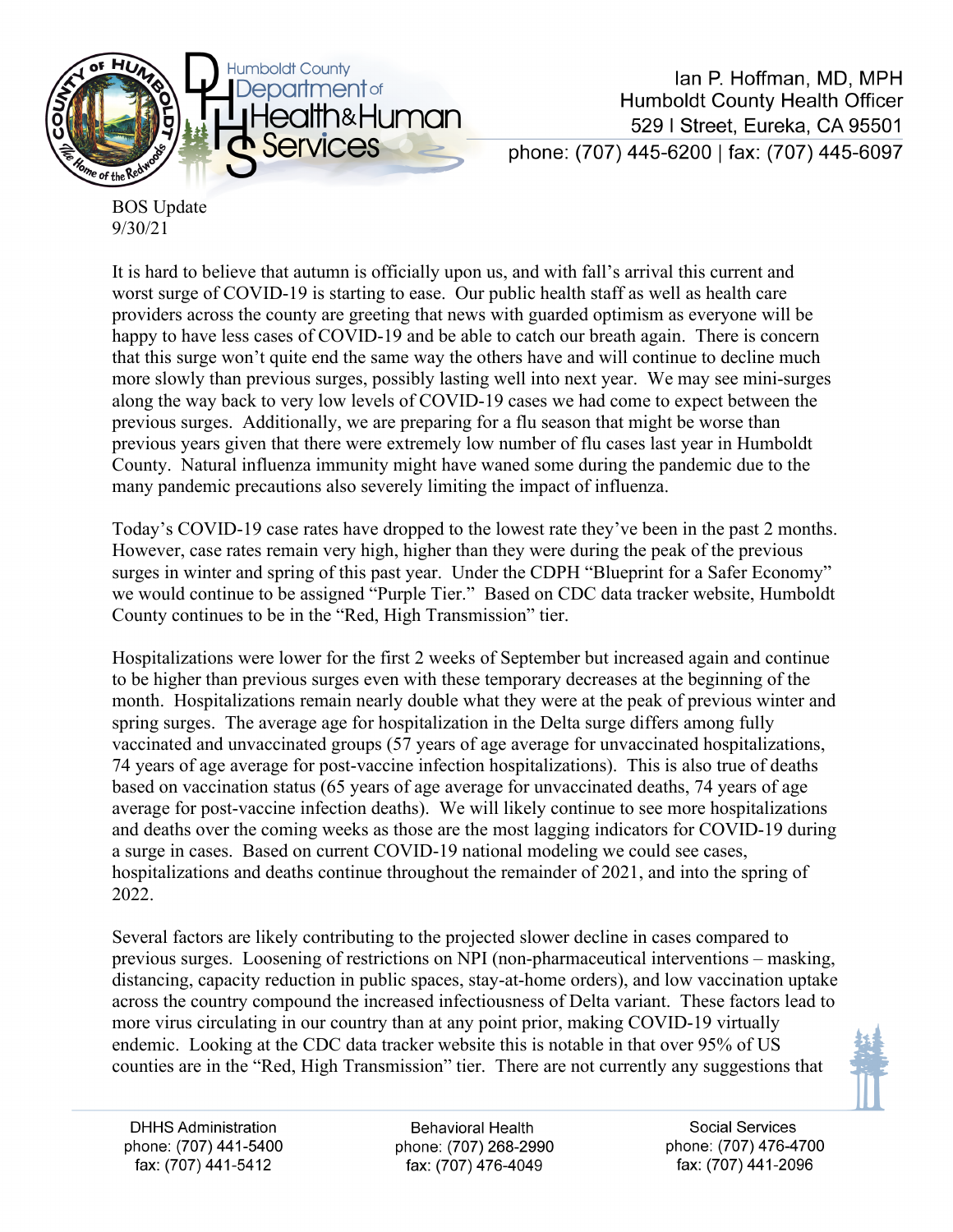another variant of coronavirus is likely to replace the Delta variant. We will continue to monitor all data internationally and here in at home so we can alert the public to any changes should a new variant arise. We will continue to monitor overall local case data to inform any local policy changes. Humboldt County Public Health currently does not recommend any loosening of COVID-19 precautions due to cases/hospitalizations/deaths that all continue to be higher than they were throughout most of the pandemic.

Vaccines continue to perform well and protect the public from COVID-19 disease. Communities with higher vaccination rates have seen less hospital and death burden during the Delta surge. Our local vaccination rates have showed slow but steady rise for the past few months with around 1% increase each week in those fully vaccinated. We saw higher uptake of vaccine in the first few weeks of August with the arrival of Delta variant and several vaccine mandates. The county continues to retain the services of Snap Nurse mobile vaccination team who will stay in Humboldt County until the end of the year in an effort to increase local vaccination rates. This team is working 5-6 days a week and going to 1-3 sites each day they are working. This team also now offers rapid and PCR testing at all vaccine events.

We expect all COVID-19 vaccine providers to become busier in the coming weeks with expected expansion of additional shots for all three vaccines as well as expected approval for the 5–11 year-old ages. CDPH has endorsed the expansion of 3rd doses for Pfizer based on CDC recommendations. A 3rd booster shot of Pfizer should be given to everyone 6 months after their  $2<sup>nd</sup>$  dose for those age 65+, those age 18+ who live in high-risk long-term care facilities, as well as those 50-64 with certain medical conditions. These priority groups should get their  $3<sup>rd</sup>$  doses of Pfizer right away if eligible. Other groups were also approved that may get Pfizer booster shots 6 months after becoming fully vaccinated based on age 18-49 with underlying medical conditions or with occupational risks (healthcare, teachers, grocery, jail, homeless, and more). These [CDC recommendations](https://www.cdc.gov/coronavirus/2019-ncov/vaccines/booster-shot.html#HighRisk) are currently in place across Humboldt County, and all COVID-19 vaccination sites should be following this CDC approved expansion of Pfizer shots. Those who are immunocompromised should follow [previous CDC recommendation](https://www.cdc.gov/coronavirus/2019-ncov/vaccines/recommendations/immuno.html) for a 3<sup>rd</sup> shot of either Moderna or Pfizer 28 days after their 2<sup>nd</sup> dose.

We are working with local COVID-19 vaccine providers and our public health vaccination team to ensure adequate appointments are available for currently approved boosters and any future COVID-19 vaccine approvals. No mass vaccination events are planned at this time as the current infrastructure seems adequate to handle the demand. We will work closely with local partners to coordinate resources, and with the state and federal levels to implement mass vaccination if the demand is overwhelming the local COVID-19 vaccine infrastructure.

Schools have been in session for over 1 month now and while we continue to find cases in the schools, Humboldt County Public Health has followed only 1 case of an in-school outbreak in a classroom so far. We are working closely with all schools to reduce the risk daily to students through masking, distancing whenever possible, testing frequently, enhancing ventilation, and